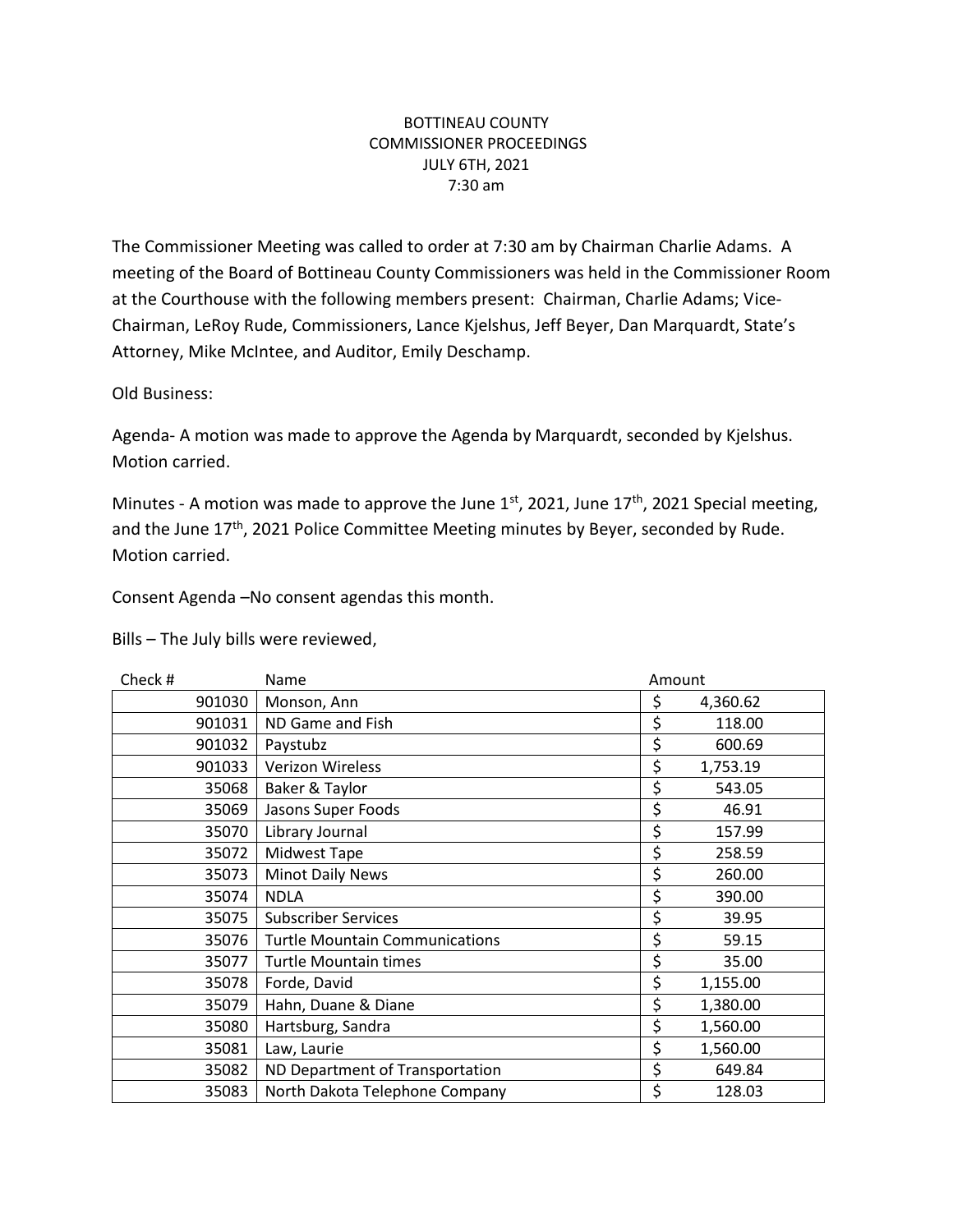| 35084  | Nickelson, Jodi                         | \$                              | 1,560.00  |
|--------|-----------------------------------------|---------------------------------|-----------|
| 35085  | Nordmark, Eric                          | \$                              | 4,665.00  |
| 35086  | Opdahl, Susie                           | \$                              | 1,380.00  |
| 35087  | <b>Ottertail Power Company</b>          | $\overline{\xi}$                | 5,925.40  |
| 35088  | Semco Land Company Etal                 | \$                              | 780.00    |
| 35089  | Siercks, Laura                          | $\overline{\boldsymbol{\zeta}}$ | 390.00    |
| 35090  | Siercks, Michael                        | \$                              | 4,560.00  |
| 35091  | Thorenson, Amber & Kelly                | \$                              | 780.00    |
| 35092  | Tolstad, Dwight, Robin                  | \$                              | 870.00    |
| 35093  | Triple H Cattle Company                 | \$                              | 2,340.00  |
| 35094  | Vinje Family Partnership                | \$                              | 3,105.00  |
| 35095  | American Family Insurance               | \$                              | 3,485.59  |
| 35096  | Bank of ND                              | \$                              | 36,000.00 |
| 35097  | Bank of ND                              | \$                              | 787.50    |
| 35098  | Colonial Life & Accident                | \$                              | 1,550.48  |
| 35099  | Grandbois, Joe                          | \$                              | 2,540.00  |
| 35100  | Monson, Ann                             | \$                              | 3,751.30  |
| 35102  | ND Child Support Division               | $\overline{\boldsymbol{\zeta}}$ | 1,550.00  |
| 35101  | Monson, Ann                             | \$                              | 3,161.62  |
| 35103  | <b>ND United</b>                        | $\overline{\xi}$                | 91.84     |
| 35104  | New York Life Insurance                 | $\overline{\xi}$                | 86.14     |
| 35105  | <b>Renville County</b>                  | \$                              | 1,733.84  |
| 35106  | <b>Standard Life</b>                    | \$                              | 2,798.84  |
| 35107  | Unum Life INS Company                   | \$                              | 295.20    |
| 901034 | <b>First National Bank</b>              | \$                              | 6,902.38  |
| 901035 | <b>Internal Revenue Service</b>         | \$                              | 30,292.64 |
| 901036 | <b>Internal Revenue Service</b>         | \$                              | 51,191.16 |
| 35108  | Adams, Charlie                          | \$                              | 356.16    |
| 35109  | <b>Advanced Business Methods</b>        | \$                              | 491.68    |
| 35110  | Auto Value Bottineau                    | \$                              | 105.87    |
| 35111  | <b>Basin Service Company</b>            | \$                              | 2,667.00  |
| 35112  | <b>Bechtold Paving</b>                  | $\overline{\xi}$                | 3,151.20  |
| 35113  | Border Ag & Energy                      |                                 | 1,039.19  |
| 35114  | <b>Bottineau Clinic Pharmacy</b>        | <u>ې</u><br>\$                  | 1,298.01  |
| 35115  | <b>Bottineau Plumbing &amp; Heating</b> | \$                              | 125.00    |
| 35116  | <b>Burleigh County Sheriff</b>          | $rac{5}{5}$                     | 59.00     |
| 35117  | <b>Butler Machinery Company</b>         |                                 | 8,725.34  |
| 35118  | <b>Cass County Sheriff</b>              | \$                              | 72.00     |
| 35119  | Cenex Credit Card                       | $rac{5}{5}$                     | 2,190.74  |
| 35120  | <b>Cenex Fleet Fueling</b>              |                                 | 230.56    |
| 35121  | <b>Circle Sanitation</b>                | \$                              | 68.75     |
| 35122  | Bottineau, City of                      | \$                              | 569.75    |
| 35123  | Maxbass, City of                        | \$                              | 87.00     |
| 35124  | Newburg, City of                        | \$                              | 37.00     |
| 35125  | Clemens, Sara                           | \$                              | 362.66    |
| 35126  | Clute Office Equip.                     | \$                              | 247.20    |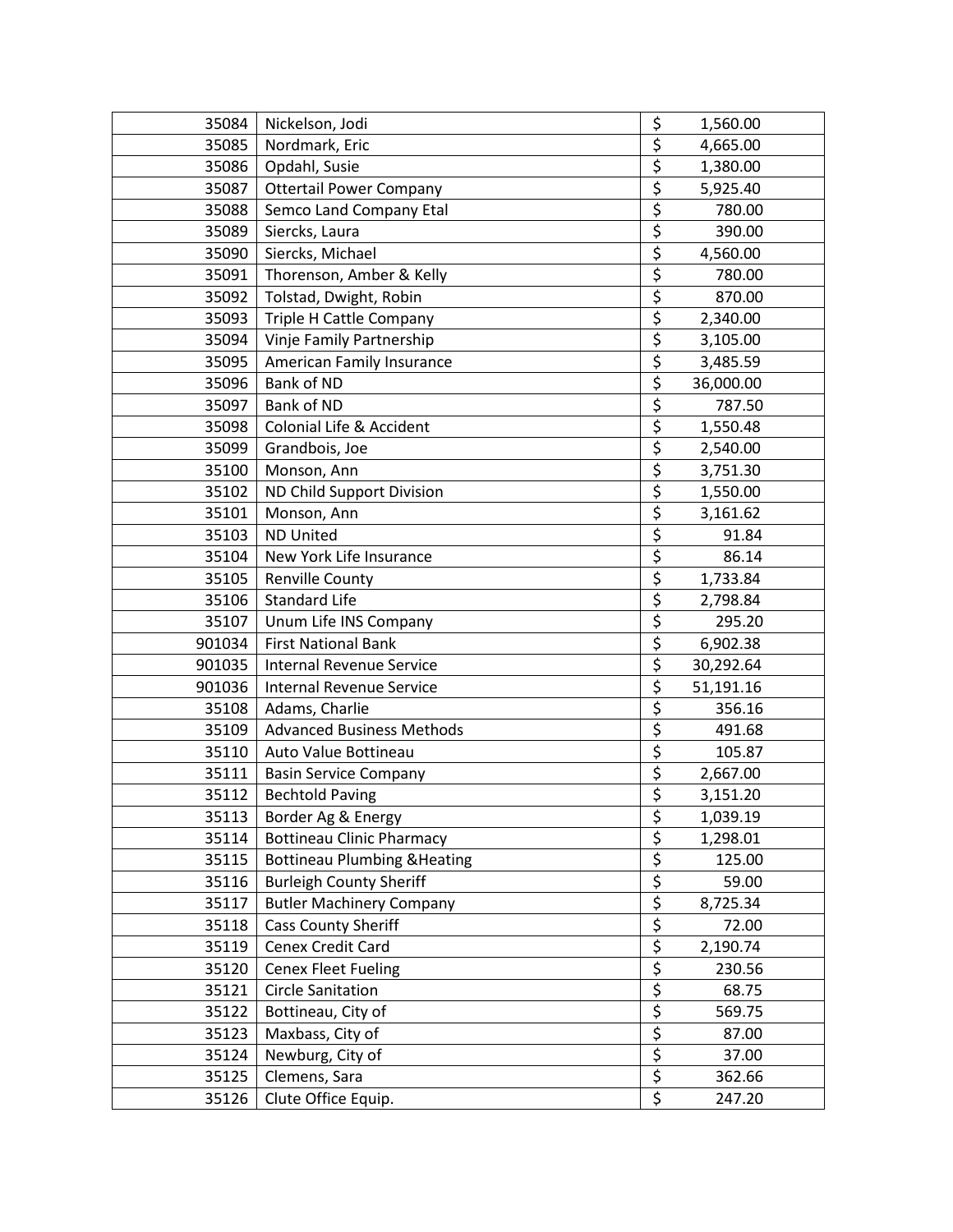| 35127 | Clute Office Equip.             | \$                              | 126.27     |
|-------|---------------------------------|---------------------------------|------------|
| 35128 | The Computer Store              | \$                              | 1,457.96   |
| 35129 | <b>Central Trenching Inc</b>    | \$                              | 15,720.00  |
| 35130 | Dakota Fire Extinguishers       | \$                              | 851.65     |
| 35131 | <b>Dakota Communications</b>    | $\overline{\xi}$                | 90.00      |
| 35132 | Dakota Agronomy                 | \$                              | 1,565.00   |
| 35133 | Dallmann Services Co            | \$                              | 13,475.00  |
| 35134 | Deschamp, Emily                 | \$                              | 446.96     |
| 35135 | <b>DMC Wear Parts</b>           | \$                              | 357.89     |
| 35136 | Double Tree by Hilton           | $\overline{\boldsymbol{\xi}}$   | 172.80     |
| 35137 | Drive Buick Chev                | $\overline{\xi}$                | 4,256.46   |
| 35138 | DSM Inc                         | $\overline{\xi}$                | 724.50     |
| 35139 | <b>Farstad Oil</b>              | \$                              | 612.70     |
| 35140 | Farmers Union Oil W             | \$                              | 12,475.30  |
| 35141 | Farmers Union Oil WC            | \$                              | 18.50      |
| 35142 | <b>Farden Construction</b>      | \$                              | 30,370.83  |
| 35143 | Hardy, Stephanie                | \$                              | 312.48     |
| 35144 | Heisler Auto Inc                | \$                              | 302.00     |
| 35145 | <b>Information Tech Dept</b>    | \$                              | 195.30     |
| 35146 | Jasons Super Foods              | $\overline{\xi}$                | 77.64      |
| 35147 | <b>JB Express</b>               | \$                              | 115.00     |
| 35148 | Johnson Controls                | \$                              | 592.60     |
| 35149 | JS Wholesale Vending            | \$                              | 692.24     |
| 35150 | Kettering's Yard                | \$                              | 692.24     |
| 35151 | Kippen, Taylor                  | \$                              | 112.00     |
| 35152 | Lakeshore Lawns                 | \$                              | 1,480.00   |
| 35153 | Lawson Products                 | \$                              | 147.10     |
| 35154 | Mayo Construction               | \$                              | 8,680.20   |
| 35155 | Mike McIntee                    | \$                              | 894.27     |
| 35156 | <b>Minot Daily News</b>         | \$                              | 260.00     |
| 35157 | Midcontinent                    | $\overline{\boldsymbol{\zeta}}$ | 108.16     |
| 35158 | <b>Midstates Wireless</b>       | \$                              | 2,422.50   |
| 35159 | Mikkelsen Aggregates            | <u>\$</u>                       | 25,030.00  |
| 35160 | <b>Moums Tesoro</b>             | \$                              | 404.83     |
| 35161 | Myers Parts of Bottineau        | $rac{5}{5}$                     | 492.80     |
| 35162 | ND Association of Counties      |                                 | 75.60      |
| 35163 | <b>NDACS</b>                    | $\overline{\boldsymbol{\zeta}}$ | 50.00      |
| 35164 | <b>NDAAO</b>                    | \$                              | 210.00     |
| 35165 | ND Department of Transportation | $\overline{\xi}$                | 198,652.34 |
| 35166 | ND Department of Transportation | \$                              | 1,175.85   |
| 35167 | ND State Radio Communications   | \$                              | 480.00     |
| 35168 | <b>ND State University</b>      | \$                              | 73.00      |
| 35169 | Nelson, Don                     | \$                              | 400.00     |
| 35170 | North Central Electric Coop     | \$                              | 1,057.29   |
| 35171 | Northern Improvement Co         | \$                              | 4,564.11   |
| 35172 | <b>Nutrien Ag Solutions</b>     | \$                              | 5,364.00   |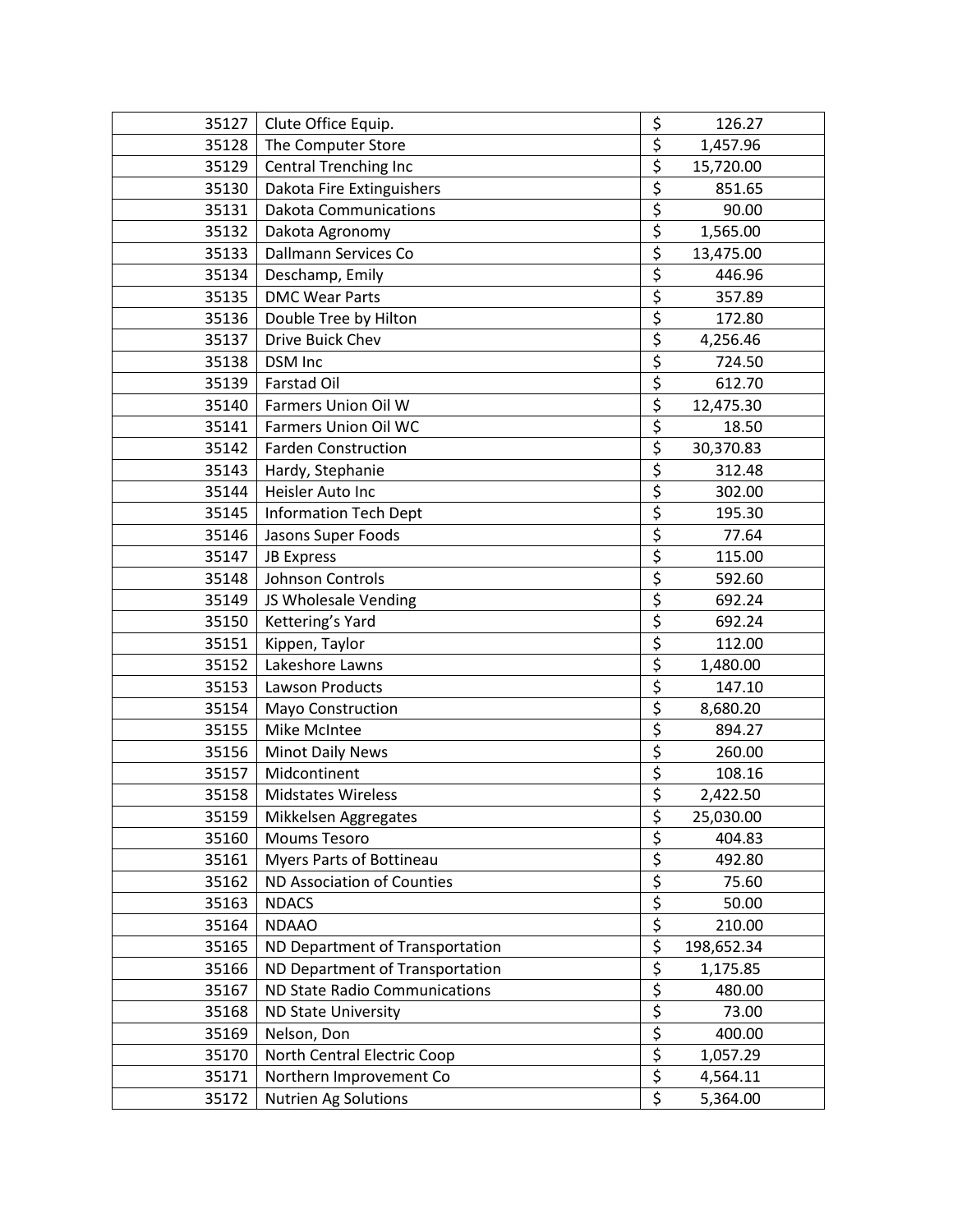| 35173  | O'Keeffe Oil                          | \$                              | 8,522.85     |
|--------|---------------------------------------|---------------------------------|--------------|
| 35174  | <b>Ottertail Power Co</b>             | \$                              | 195.25       |
| 35175  | Pharmchem                             | \$                              | 57.10        |
| 35176  | <b>Polar Communications</b>           | \$                              | 179.86       |
| 35177  | Pomps Tire Service                    | \$                              | 1,906.56     |
| 35178  | <b>Praxair Distribution</b>           | \$                              | 391.10       |
| 35179  | <b>Primary Electric LLC</b>           | $\overline{\xi}$                | 369.88       |
| 35180  | Pro It LLC                            | \$                              | 3,848.50     |
| 35181  | Redwood Toxicology Laboratory         | \$                              | 204.26       |
| 35182  | <b>Roc Construction</b>               | $\overline{\xi}$                | 1,150.00     |
| 35183  | <b>Runnings Supply</b>                | $\overline{\boldsymbol{\zeta}}$ | 251.53       |
| 35184  | Sawmill Lumber                        | \$                              | 943.11       |
| 35185  | Souris River Telephone                | \$                              | 545.63       |
| 35186  | <b>State Treasurer</b>                | \$                              | 4,049.90     |
| 35187  | St Andrews Health Center              | \$                              | 2,344.40     |
| 35189  | St Michel                             | \$                              | 2,387.60     |
| 35190  | <b>Trans Union</b>                    | \$                              | 110.00       |
| 35191  | <b>True North Steel</b>               | \$                              | 5,452.12     |
| 35192  | <b>Turtle Mountain Communications</b> | \$                              | 1,875.93     |
| 35193  | <b>Tweed Country AG</b>               | \$                              | 469.68       |
| 35194  | Verizon                               | $\overline{\xi}$                | 50.02        |
| 35195  | Verizon Connect NWF INC               | \$                              | 324.61       |
| 35196  | Visa                                  | \$                              | 785.75       |
| 35197  | Visa                                  | \$                              | 999.56       |
| 35198  | Visa                                  | $\overline{\xi}$                | 815.51       |
| 35199  | Visa                                  | \$                              | 758.67       |
| 35200  | Volk, Terry                           | \$                              | 1,598.78     |
| 35201  | <b>Ward County Sheriffs Dept</b>      | \$                              | 341.12       |
| 35202  | <b>WM Corporate Services</b>          | $\overline{\xi}$                | 1,029.09     |
| 35203  | <b>Western Agency</b>                 | \$                              | 9,065.00     |
| 35204  | Weiler, Tanya                         | \$                              | 1,000.00     |
| 35205  | Whitteman, Lori                       | \$                              | 95.00        |
| 35206  | Wold Eng.                             | \$                              | 7,270.00     |
| 901037 | ND Public Employee Retirement         | \$                              | 48,594.65    |
| 901038 | NDPers-Dakota plan                    | $\overline{\xi}$                | 93,756.46    |
| 901039 | <b>NDPERS</b>                         | $\overline{\xi}$                | 5,451.00     |
|        |                                       |                                 |              |
|        | Payroll                               |                                 | \$274,083.60 |
|        |                                       | \$1,028,623.50                  |              |

and a motion was made to pay the bills by Rude, seconded by Kjelshus. Motion carried.

New Business:

A Raffle Permit was received from Dakota College Logrollers Inc. A motion was made to accept the raffle permit for July 10, 2021 at the Bottineau Country Club by Marquardt, second by Beyer. Motion carried.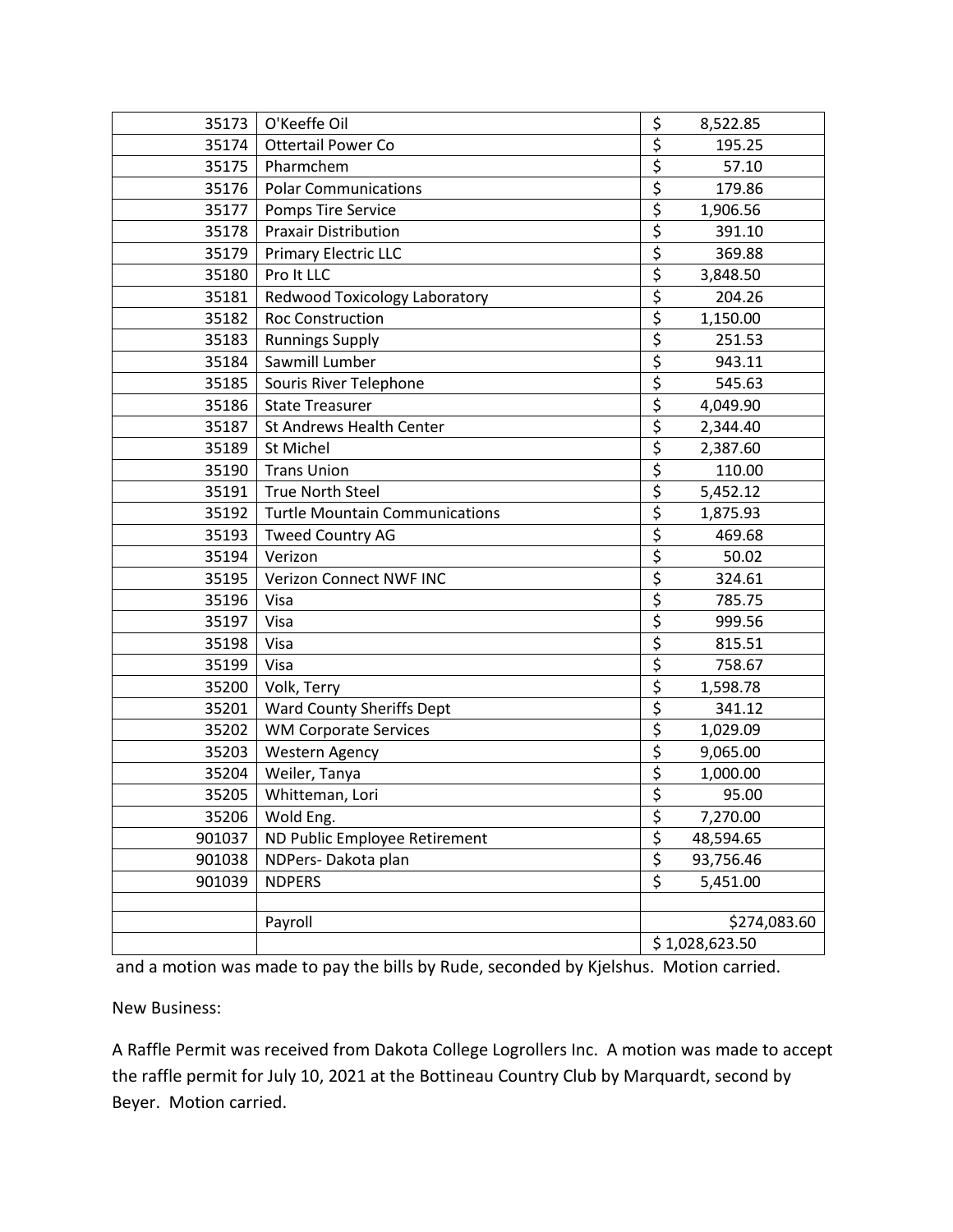Commissioner Rude discussed the weed Board pickup and it was the consensus of the board to keep the pickup for County use at this time.

Ryan Ackerman, Souris River Joint Board, met with the Board to update them on the work that is being completed by the Souris River Joint Board.

The North Dakota Association of Counties Conference is set for October 3<sup>rd</sup>-5<sup>th</sup>, 2021, discussion was held about changing the date of the Commissioner meeting due to conflicting dates with the Conference and the Commissioners plan to attend. A motion was made to change the October meeting date to October 12, 2021 by Kjelshus, second by Marquardt. Roll call vote unanimous. Motion carried.

The Juneteenth Holiday was discussed and it was consensus of the board to implement the holiday for the 2022 year per the existing policy to honor all Federal Holidays.

Kent Indvik and Seth Demontigny, Wold Engineering, gave an update on the County projects –

-Project -Westhope guard rail project will be starting on Monday July  $12<sup>th</sup>2021$ .

-Discussion was held about a traffic count for Long Lake 4 miles the cost for this count to be completed would be \$7,250.00. It was the consensus of the board to have Kent talk with Bryan Fuchs at Department of Transportation before moving forward.

-CTI has bored in two places on County Road 6 west of Westhope to help with the frost heaves at this site. The Road Department will continue to monitor progress.

Discussion was held about having Project TAC-0547(063) Narrow Project at Lake Metigoshe paved. Two quotes were received. Bechtold Paving Inc. quoted \$71,620.00 and Mayo Construction at \$94,560.00. A motion was made except the quote from Bechtold Paving Inc. in the amount of \$71,620.00 and to pave the Narrows Project at Lake Metigoshe by Beyer, second by Marquardt. Roll call vote unanimous. Motion carried.

*-*Project BRO-0005(052)-Box Culvert at Omemee. The County Federal Aid Contract was presented to the board. A motion was made to sign the County Federal Aid Contract from Gladen Construction Inc. by Marquardt, second by Rude. Roll call vote unanimous. Motion carried.

-Project TAC-0547(063)-Narrows Project near EastShore Park Road. The County Federal Aid Contract was presented to the board. A motion was made to sign the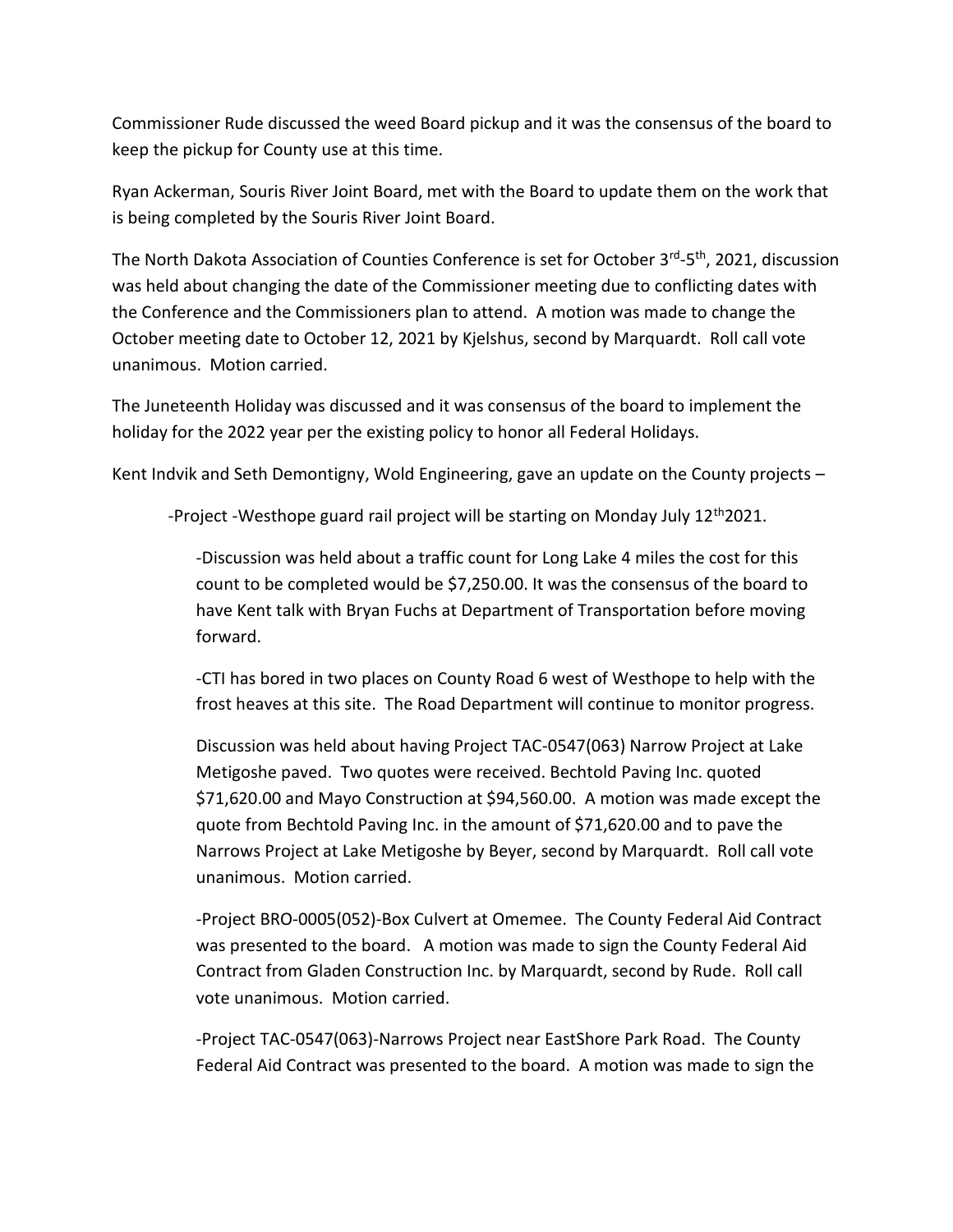Contract and Bond for project TAC-0547(063) by Rude, second by Beyer. Roll call vote unanimous. Motion carried.

-Discussion was held about the removal of the north and south stop signs at the intersection of County Road 47 and County Road 20. A motion was made to remove the north and south stop signs at County Road 47 and County Road 20 by Rude, second by Marquardt. Roll call vote Adams yes, Rude yes, Beyer yes, Marquardt yes, Kjelshus no. Motion carried

-Project CVD-0500(021)-Maxbass Chip Seal. A motion was made to sign the County Federal Aid Contract from the Department of Transportation for Project CVD-0500(021) by Adams, second by Kjelshus. Roll call vote unanimous. Motion carried.

-Project HEC-0549 (001)- The Final Certification of Local Match was presented to the board. A motion was made to sign the Final Certification of Local Match from the Department of Transportation by Beyer, second by Rude. Roll call vote unanimous. Motion Carried.

Ritchie Gimbel, Road Superintendent, gave an update on his department's activity. Ritchie notified the board that the NAWS water project fixed the road where it had been damaged by them north of Maxbass. Discussion was held about changing the speed limit for the LandOLive concert on July 10<sup>th</sup>, 2021, it was the consensus of the board to change the speed limit during this time. Ritchie discussed the Hike and Bike trail at Lake Metigoshe and the updates that need to be addressed. Ritchie discussed Engineering cost and signing a Contract with Wold engineering moving forward.

Mike McIntee, States Attorney, gave an update on his office activity. The Joint Powers Agreement with Source Well was discussed with the board. A motion was made to submit the Joint Powers Agreement by Beyer second by Marquardt. Roll call vote unanimous. Motion carried.

Steve Watson, Sheriff, met with the board to discuss the activity in the Sheriff Department.

Taylor Kippen, Tax Director, met with the board to discuss the variance for James Bondley and Derek DePauw. A motion was made to grant the variance for James Bondley by Beyer, second by Adams. Discussion was held. Roll call vote Adams Yes, Rude No, Beyer Yes, Marquardt No, Kjelshus Yes. Motion carried. Taylor presented the board with a variance for Derek DePauw. A motion was made to approve the variance for DePauw but Rude, second by Marquardt. Roll call vote unanimous. Motion carried.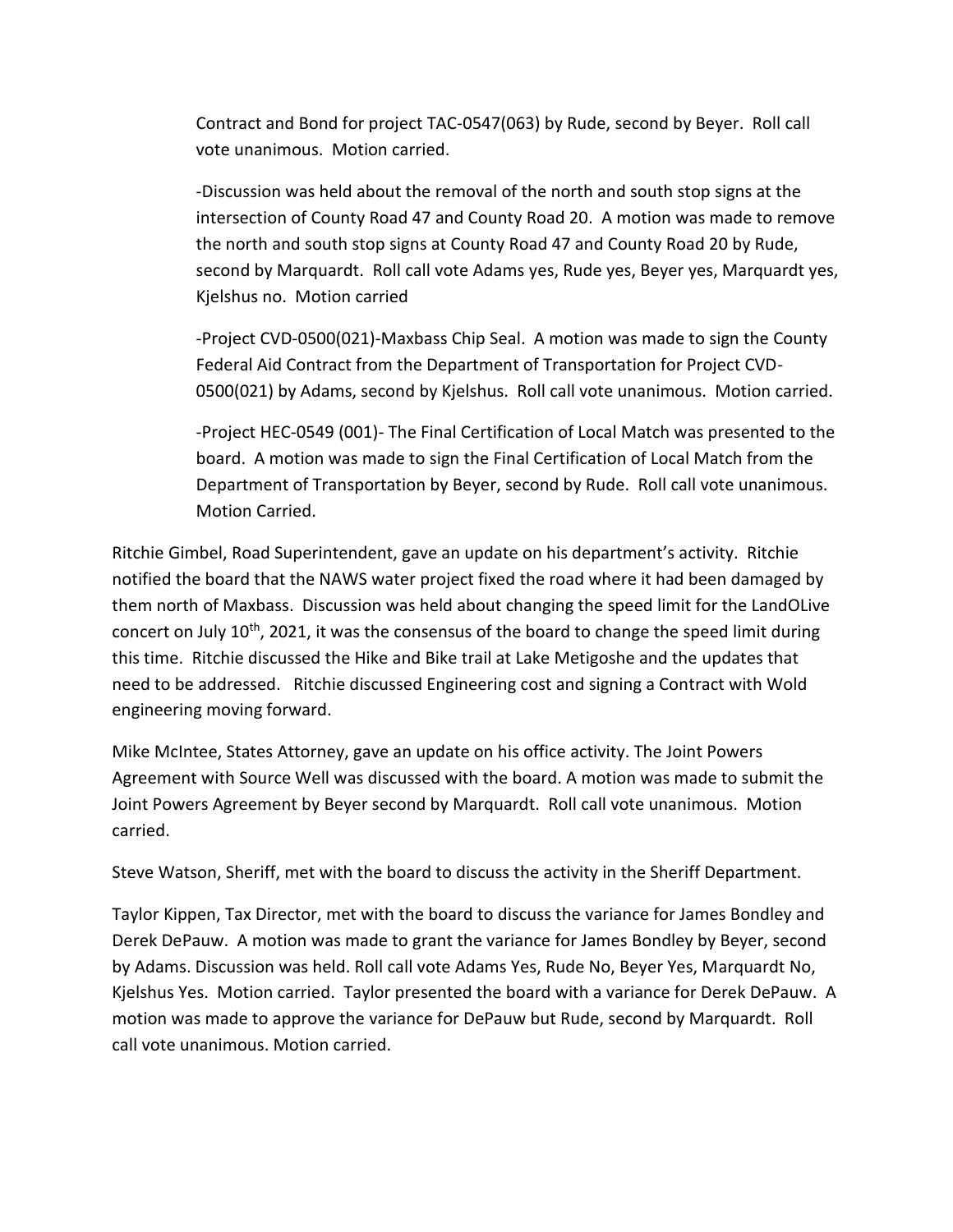Kristy Titus, Emergency Manager met with the board to discuss the drought in Bottineau County. Kristy presented the board with a Drought Emergency Declaration. A motion was made to sign the Drought Emergency Declaration by Kjelshus, second by Marquardt. Roll call vote unanimous. Motion carried. A motion to amend the current Fire Burn Policy to incorporate the Fire Danger Guide Suggestions by Rude, second by Kjelshus. Roll call vote Adams no, Rude yes, Beyer no, Marquardt no, Kjelshus no. Motion Failed.

Emily proposed the two proposals from Johnson Controls for a heat pump and blower motor to be replaced in the Jail. A motion was made to sign the proposals from Johnson Controls and authorize the work by Beyer, second by Marquardt. Roll call vote. Motion carried.

Department Head Meeting – Chairman Adams gave an update on the meeting.

Discussion was held about the paving of the 4 miles at Long Lake.

Charlie notified the board of the different Employee Assistance programs available to the County and Emily notified them of the differences in coverage and cost. A motion was made to terminate the current Employee Assistant Program with the Village and contract with CHI St. Alexius by Kjelshus, second by Rude. Roll call vote. Motion carried.

A motion was made to advertise to accept excess property bids for the W1/2 of Lots 22-24 Blk 33 White's First Addition in the City of Bottineau to be opened at 10:30am at the August 4, 2021 commissioner meeting by Marquardt second by Kjelshus. Roll call vote unanimous. Motion carried.

Emily reviewed the 2022 budget numbers that she has prepared for Commissioner review.

A motion was made to make the Roland Township paving payment of \$100,00.00 out of County General Fund for the years 2021 and 2022 by Beyer, second by Marquardt. Roll Call vote Adams yes, Rude yes, Beyer yes, Marquardt yes, Kjelshus no. Motion carried.

Discussion was held about a Special meeting for the Maintenance Coordinator interviews on June 12th, 2021 starting at 8am in the Bottineau County Commissioner Room.

Discussion was held on the appointing of the States Attorney on Sept  $10^{th}$ , 2021. A motion was made to appoint Seymour Jordan to the State's Attorney position by Marquardt, second by Kjelshus. Roll call vote unanimous. Motion carried.

As there was no further business, a motion was made to adjourn the meeting at 1:29pm by Marquardt, seconded by Kjelshus. Motion carried.

\_\_\_\_\_\_\_\_\_\_\_\_\_\_\_\_